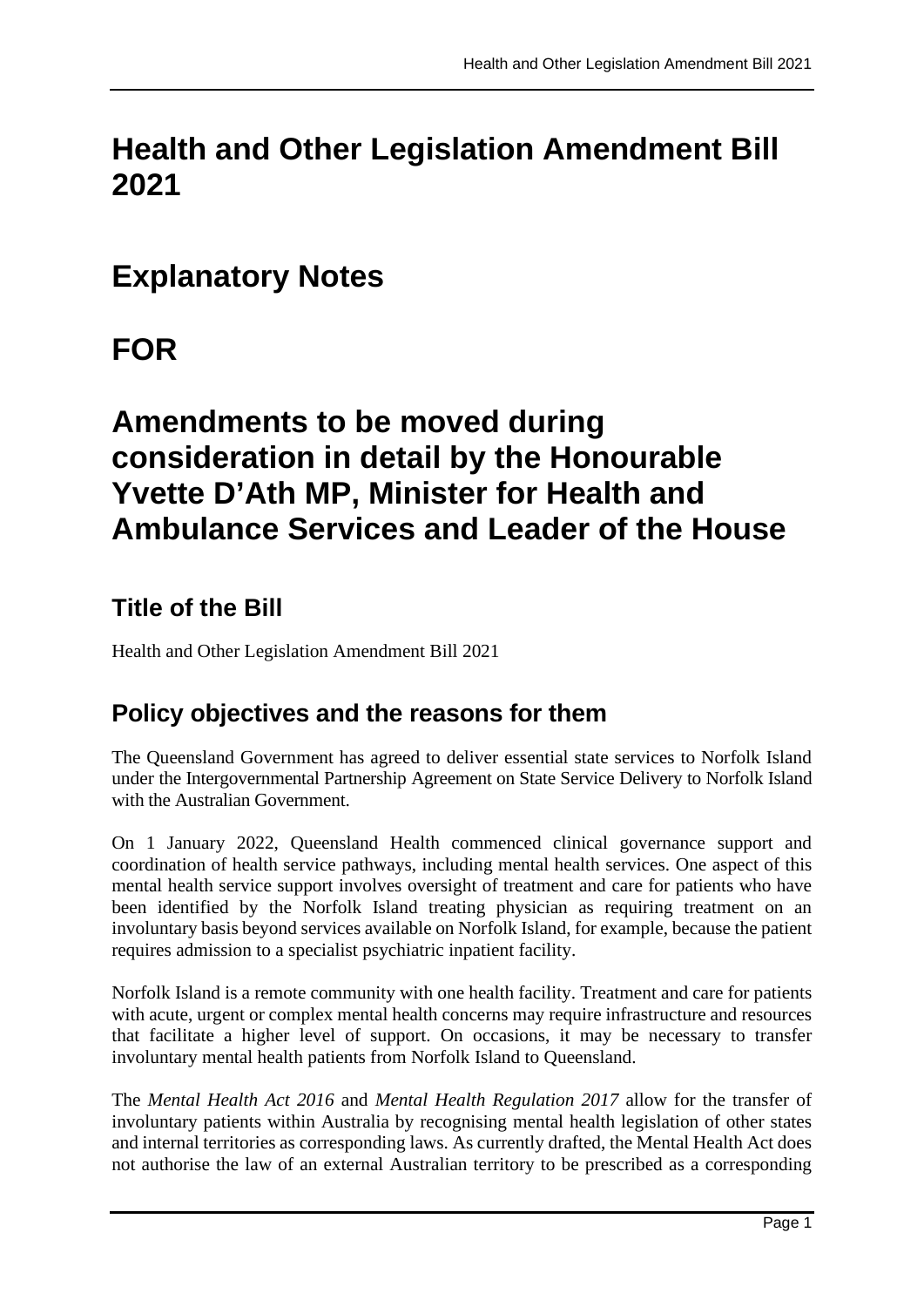law, because it only allows the law of a state to be prescribed as a corresponding law. The definition of "state" in the *Acts Interpretation Act 1954* is limited to states of the Commonwealth of Australia, the Northern Territory and the Australian Capital Territory. The Mental Health Regulation requires amendment to prescribe the *Mental Health Act 1996* (Norfolk Island) as a corresponding law to authorise the transfer of involuntary patients from Norfolk Island.

The objective of the amendments is to ensure that involuntary patients on Norfolk Island can lawfully be transferred to and treated in Queensland if there is a clinical need.

### **Achievement of the Objectives**

The policy objectives are achieved by:

- amending the Mental Health Act to provide that Norfolk Island is taken to be a state for the purpose of the Act;
- amending the Mental Health Regulation to prescribe the Norfolk Island Mental Health Act as a corresponding law.

These changes enable application of Queensland's existing framework for transfer of interstate patients to apply to patients requiring transfer from Norfolk Island.

### **Alternative Ways of Achieving Policy Objectives**

There are no alternative ways of achieving the policy objectives. As the definition of "state" in the Acts Interpretation Act only refers to states of the Commonwealth of Australia, the Northern Territory and the Australian Capital Territory, an amendment is required to the Mental Health Act to enable Norfolk Island to be taken to be a state for the purposes of the Act.

### **Estimated Cost for Government Implementation**

There are no costs associated with the amendments. The costs of providing health services to Norfolk Island are being met fully by the Commonwealth under the Intergovernmental Partnership Agreement on State Service Delivery to Norfolk Island.

### **Consistency with Fundamental Legislative Principles**

The amendments are consistent with the fundamental legislative principles (FLPs) in section 4 of the *Legislative Standards Act 1992*.

The amendments result in the potential for members of the Norfolk Island community with serious mental health issues to be transferred to and treated in Queensland on an involuntary basis. This engages FLPs relating to the requirement that legislation has sufficient regard to the rights and liberties of individuals, under section 4(2)(a) of the Legislative Standards Act.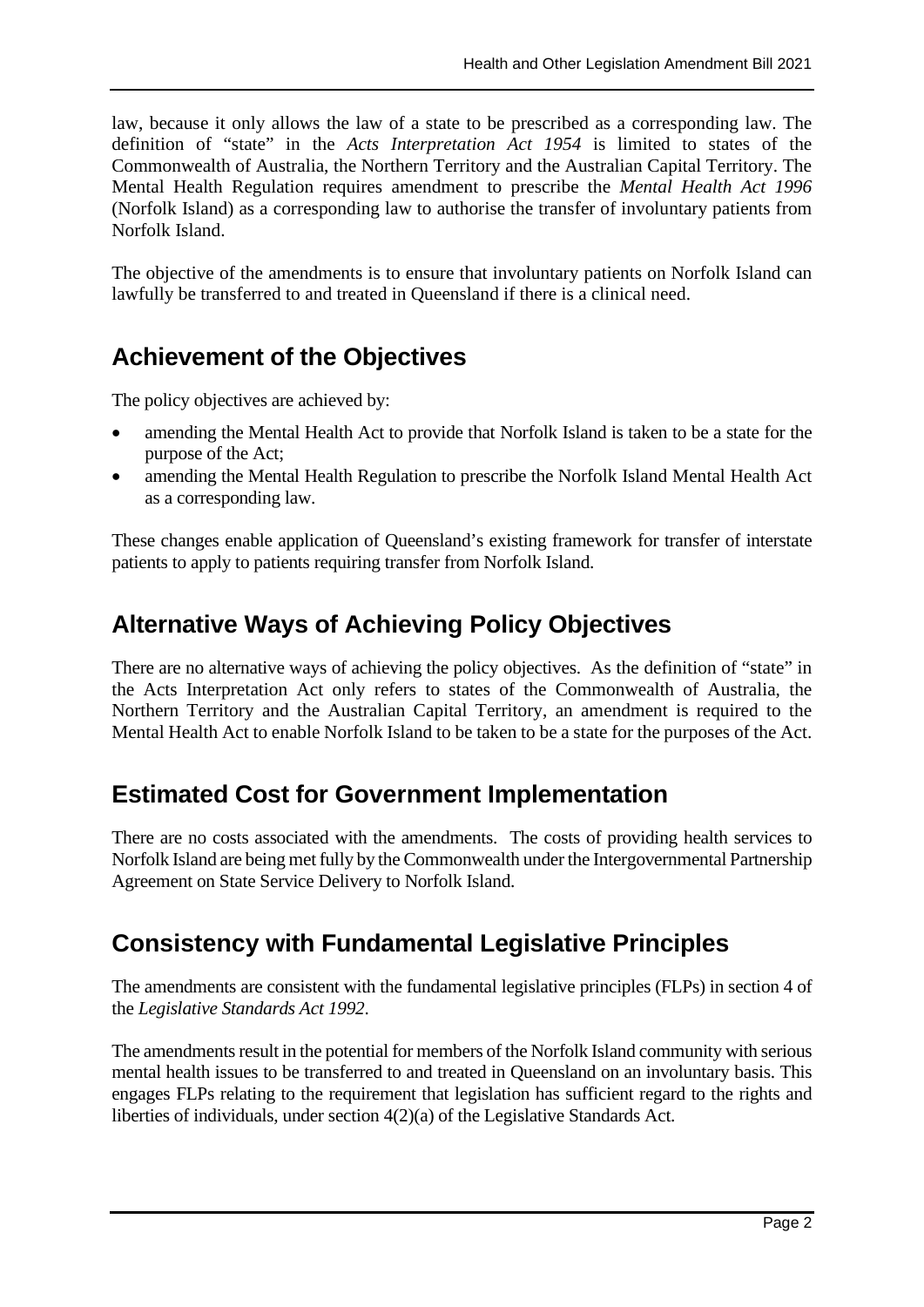The Legislative Standards Act states that whether the legislation has sufficient regard to the rights and liberties of individuals depends on, for example, whether the legislation makes rights and liberties dependent on administrative power only if the power is sufficiently defined and subject to appropriate review (section  $4(3)(a)$ ).

While the amendments will result in existing administrative power having the potential to impact the rights and liberties of a new cohort of patients, these patients will be afforded the same robust safeguards in the Mental Health Act that apply to other involuntary patients transferred to Queensland from within Australia. The Mental Health Act requires strict statutory decisionmaking criteria to be met for a person from another jurisdiction to be transferred to and treated in Queensland, whether the transfer is approved by an administrator of an authorised mental health service (under section 355) or by the Mental Health Review Tribunal (under part 10, division 1).

The provisions of the Health and Other Legislation Amendment Bill 2021 that were introduced to Parliament on 1 December 2021 will, if passed, further strengthen the rights of individuals when considering transfers under the Mental Health Act. Clause 75 of the Bill (which amends section 355) and clauses 85 to 90 of the Bill (which amend sections 513 to 520) will transition transfer criteria from a 'best interests' approach to a stronger rights-based approach. If these provisions are passed, the criteria for transfer to Queensland will require that regard must be had to, as far as practical, the views, wishes and preferences of the patient. These same provisions will apply to patients subject to involuntary transfers from Norfolk Island.

The Mental Health Review Tribunal will be required to approve the transfers of Norfolk Island forensic patients into Queensland. Transfer decisions by the Mental Health Review Tribunal can be appealed to the Mental Health Court. In addition, once patients arrive in Queensland, their treatment and care under the Mental Health Act is limited to specific powers of authorised persons subject to strict criteria and, according to the circumstances, review by an authorised psychiatrist, the Mental Health Review Tribunal and/or the Mental Health Court.

Following the agreement to transfer of an interstate civil patient from Norfolk Island by an authorised mental health service administrator, section 355 of the Mental Health Act requires that an authorised doctor must conduct an assessment within six hours of the person's arrival at an authorised mental health service. For a treatment authority providing for involuntary treatment to be made, the doctor must be satisfied that the treatment criteria specified in section 12 apply to the person and that none of the less restrictive means of treatment, as provided by section 13, are viable alternatives to involuntary treatment. Where this assessment results in the making of a treatment authority by an authorised doctor who is not a psychiatrist, section 56 requires that an authorised psychiatrist must review the treatment authority within three days and determine whether the criteria are satisfied and the treatment authority should continue. Involuntary treatment under a treatment authority is subject to review by the Mental Health Review Tribunal. Decisions by the Mental Health Review Tribunal regarding treatment authorities can be appealed to the Mental Health Court.

The amendments therefore provide administrative power that is sufficiently defined and appropriately reviewable.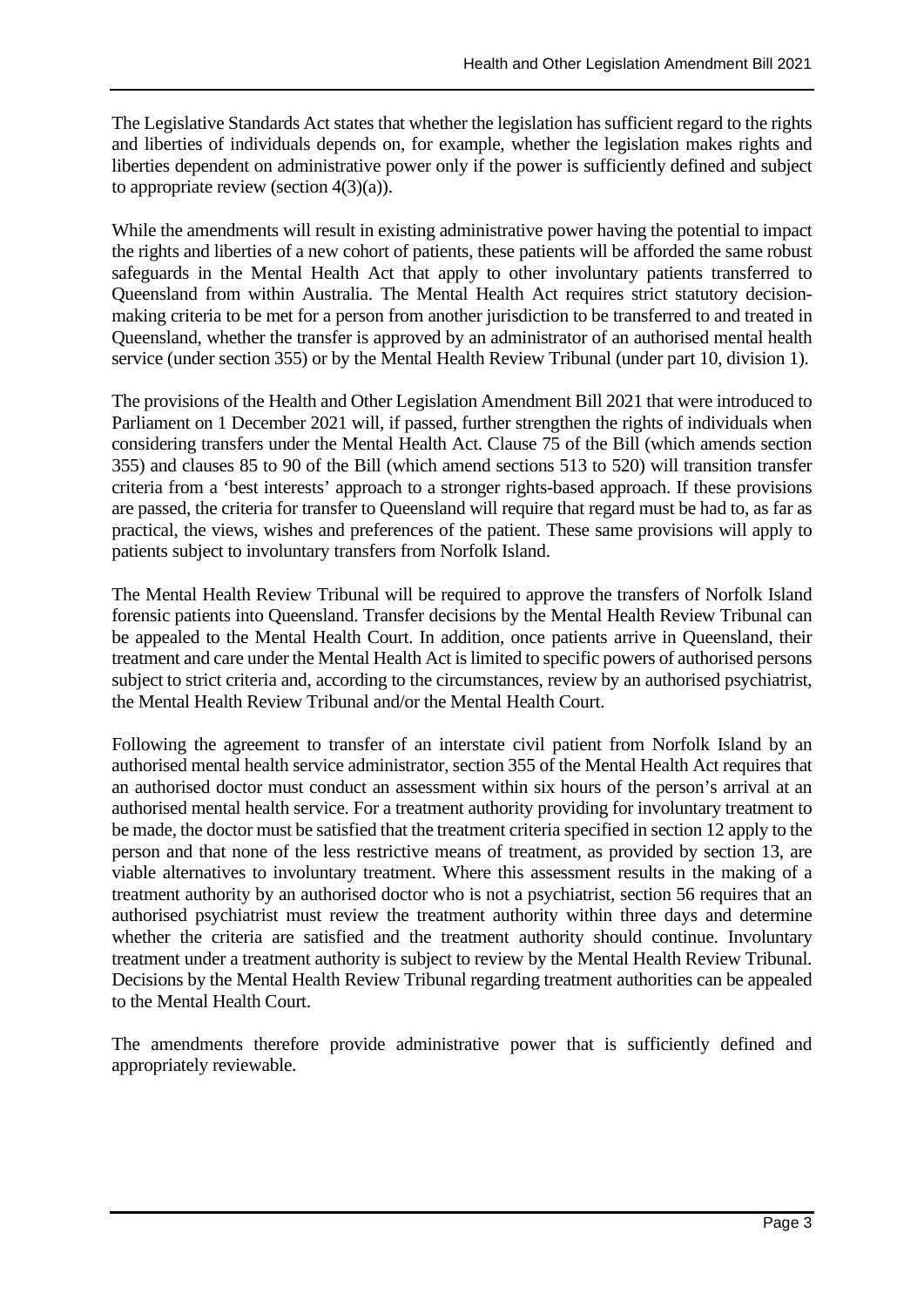### **Consultation**

Consultation on the procedures for transfer of patients from Norfolk Island has occurred with Metro North Hospital and Health Service (who is providing clinical support services under the Intergovernmental Agreement), the Norfolk Island Health and Residential Aged Care Service and the Commonwealth Government.

All parties support the amendments as necessary to facilitate involuntary patient transfers from Norfolk Island.

### **Consistency with legislation of other jurisdictions**

Queensland is the only State currently providing mental health support services to Norfolk Island. Therefore, no other Australian jurisdictions have legislation specifically dealing with this issue.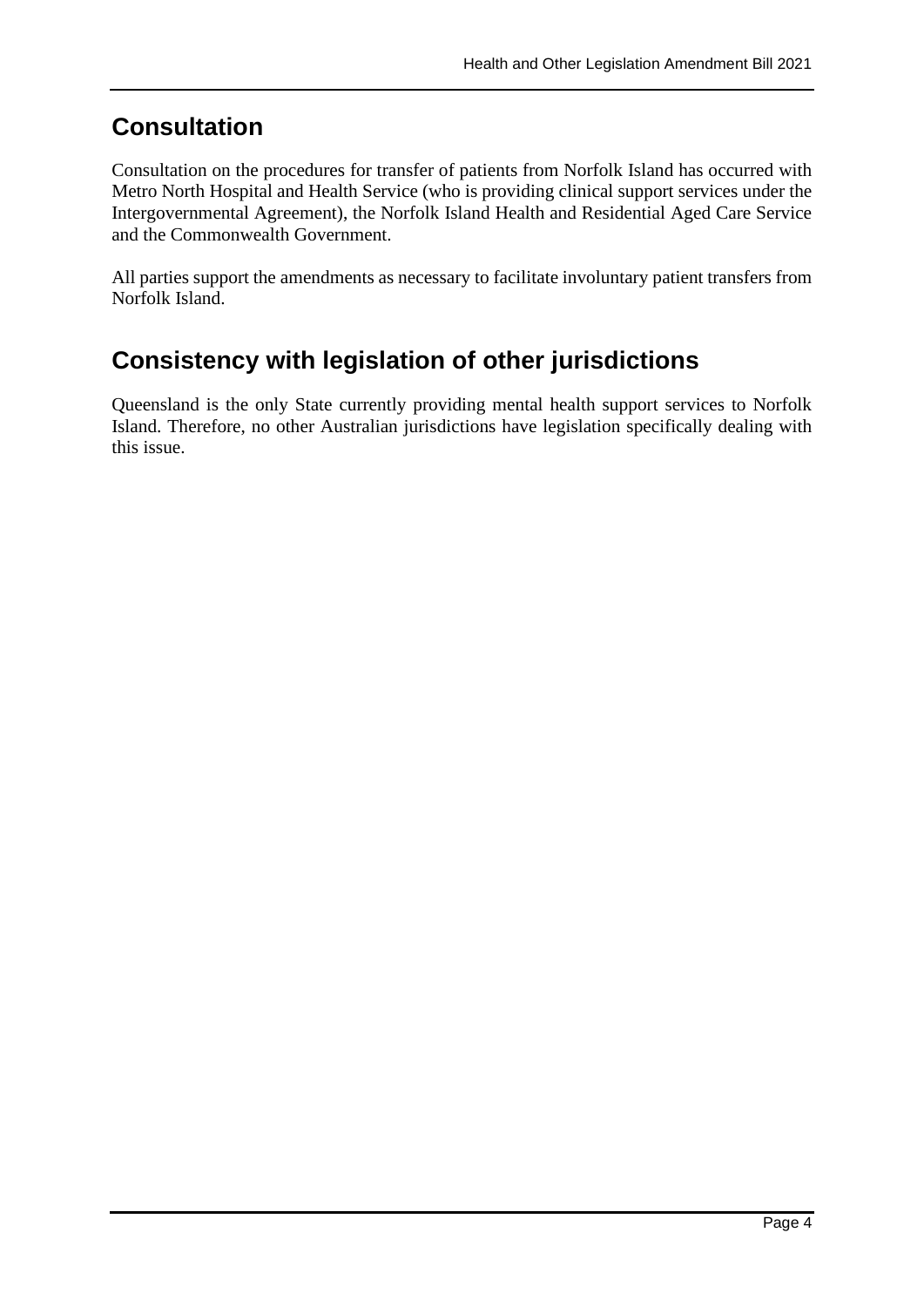# **Notes on provisions**

#### **Amendment of the Mental Health Act**

*Amendment 1* inserts new division 3A (Amendment of Mental Health Act 2016) into part 2 of the Bill.

*Clause 9A* states that the division amends the *Mental Health Act 2016*.

*Clause 9B* inserts new section 14A. New section 14A provides that for the Mental Health Act, the Territory of Norfolk Island is taken to be a state.

#### **Amendment of the Mental Health Regulation**

*Amendment 2* inserts new Division 3B (Amendment of Mental Health Regulation 2017) into the Bill.

*Clause 9C* states that the Division amends the *Mental Health Regulation 2017*.

*Clause 9D* inserts a reference to the *Mental Health Act 1996* (Norfolk Island) into the list of corresponding laws at schedule 1, section 1. This prescribes the Mental Health Act of Norfolk Island as a corresponding law for the purposes of sections  $355(7)$ ,  $357(4)$ ,  $369(2)$ ,  $370(1)$ ,  $5(b)$ and  $(6)$ ,  $520(2)(c)$  and  $527(2)(c)$  of the Mental Health Act. These sections:

- define civil interstate orders for jurisdictions recognised as corresponding law;
- allow the transport of persons in Queensland who appear to have a mental illness and require assessment to an interstate mental health service where allowed under corresponding law;
- allow Queensland to receive an interstate person transported to an authorised mental health service for assessment under a corresponding law; and
- ensure that both Queensland authorised persons and persons authorised under corresponding law have the powers required to transport involuntary patients transferring into or out of Queensland.

*Clause 9E* inserts a reference to the Mental Health Act of Norfolk Island into the list of corresponding laws at schedule 1, section 2. This prescribes the Mental Health Act of Norfolk Island as a corresponding law for the purposes of sections 368(1)(b) and (2) of the Mental Health Act, which allow authorised persons to apprehend persons for whom a warrant for their apprehension has been issued under a corresponding law of another State.

*Clause 9F* inserts a reference to the Mental Health Act of Norfolk Island into the list of corresponding laws at schedule 1, section 3. This prescribes the Mental Health Act of Norfolk Island as a corresponding law for the purposes of the definition of *interstate forensic order* under section 513 of the Mental Health Act, which defines an order made under a corresponding law of another State that provides for similar matters to a forensic order.

*Clause 9G* inserts the Mental Health Act of Norfolk Island into the list of corresponding laws at schedule 1, section 4. This prescribes the Mental Health Act of Norfolk Island as a corresponding law for the purposes of the definition of *interstate transfer requirements* under